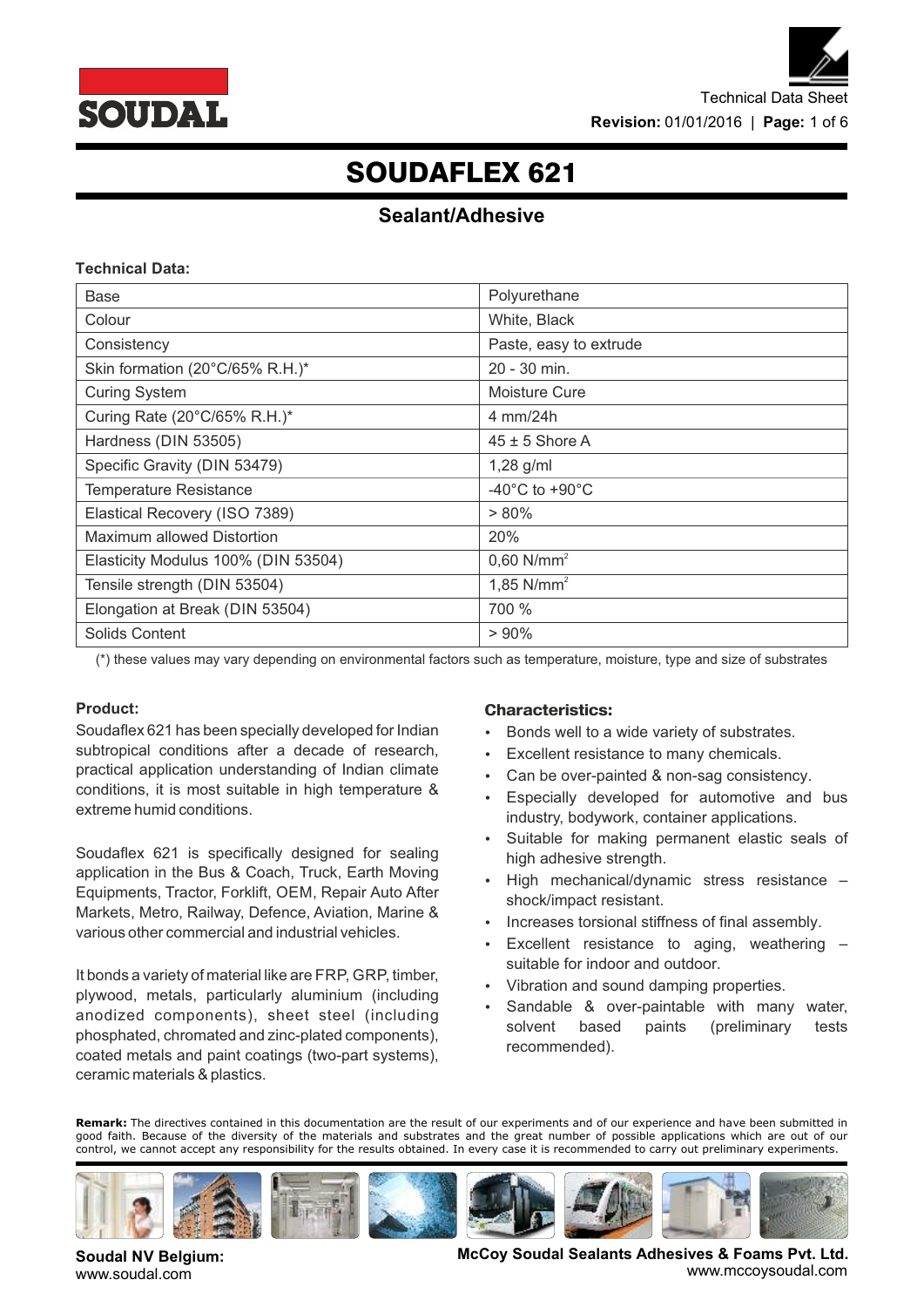



### **Sealant/Adhesive**

### **Application:**

- All sealing & bonding applications in the automotive industry (car, bus, truck, train & marine applications).
- Repair and refinishing purpose in automotive/ car industry.
- General coach-building, caravans & motorhomes assembly and repairing.
- Bus & truck industries, container construction, including pipe-work and fittings.
- Thermal & acoustic insulation technology in refrigeration, air-conditioning.
- Suitable substrate materials are timber, metals, particularly aluminium (including anodised components), sheet steel (including phosphated, chromated and zinc-plated components), metal primers and paint coatings (two-part systems), ceramic materials and plastics.
- For elastic bonding to untreated metals & plastics the use of Primers is recommended.

### **Packaging & Colour:**

Colour: Black, White Packaging: 310ml Cartridge & 600ml sausage

### **Storage/Shelf Life:**

The storage and application of PU sealant affect the shelf life and usage. The shelf life of all given is understood to be 12 months from the date of manufacturing if kept in the temperature from 5°C to 35°C.

In the specific case of India, since practically the temperature rises up to 45°C to 50°C, the sealant can still be used, due to extreme heat or humidity, the skin formation time of the same may be little faster in those specific conditions, yet the sealant can still be used with effectiveness.

### **Surface Preparation:**

The surfaces to be treated should be perfectly clean, dry and free from dust, oil and grease. It is necessary to apply Soudal Universal Cleaner 165 on glass.

The adhesion on normal vehicle varnishes generally does not require the use of Soudal Universal Primer 175. It is advisable to carry out preliminary adhesion tests on the support. Specific guidance regarding the use of Primers may be obtained by submitting substrate samples to our laboratory.



| General chart for bead size for various parts:                  |                 |                             |  |
|-----------------------------------------------------------------|-----------------|-----------------------------|--|
| Location                                                        | Type of<br>bead | <b>Dimension</b><br>of bead |  |
| Windows: 3 sides (not at the bottom)                            | Flat bead       | 6 mm                        |  |
| Roof top joints                                                 | Flat bead       | $10 \text{ mm}$             |  |
| Wheel arches                                                    | Fillet          | $6-8$ mm                    |  |
| Tail lamps                                                      | Fillet          | $4-6$ mm                    |  |
| Internal or interior panel joints or gaps                       | Fillet          | 8-10 mm                     |  |
| Between the structure and inner panels<br>before window fitment | Fillet          | 8-10 mm                     |  |
| Glass pasting/bonding                                           | Triangular      | 8-10 mm                     |  |

**Remark:** The directives contained in this documentation are the result of our experiments and of our experience and have been submitted in good faith. Because of the diversity of the materials and substrates and the great number of possible applications which are out of our control, we cannot accept any responsibility for the results obtained. In every case it is recommended to carry out preliminary experiments.



**Soudal NV Belgium:** www.soudal.com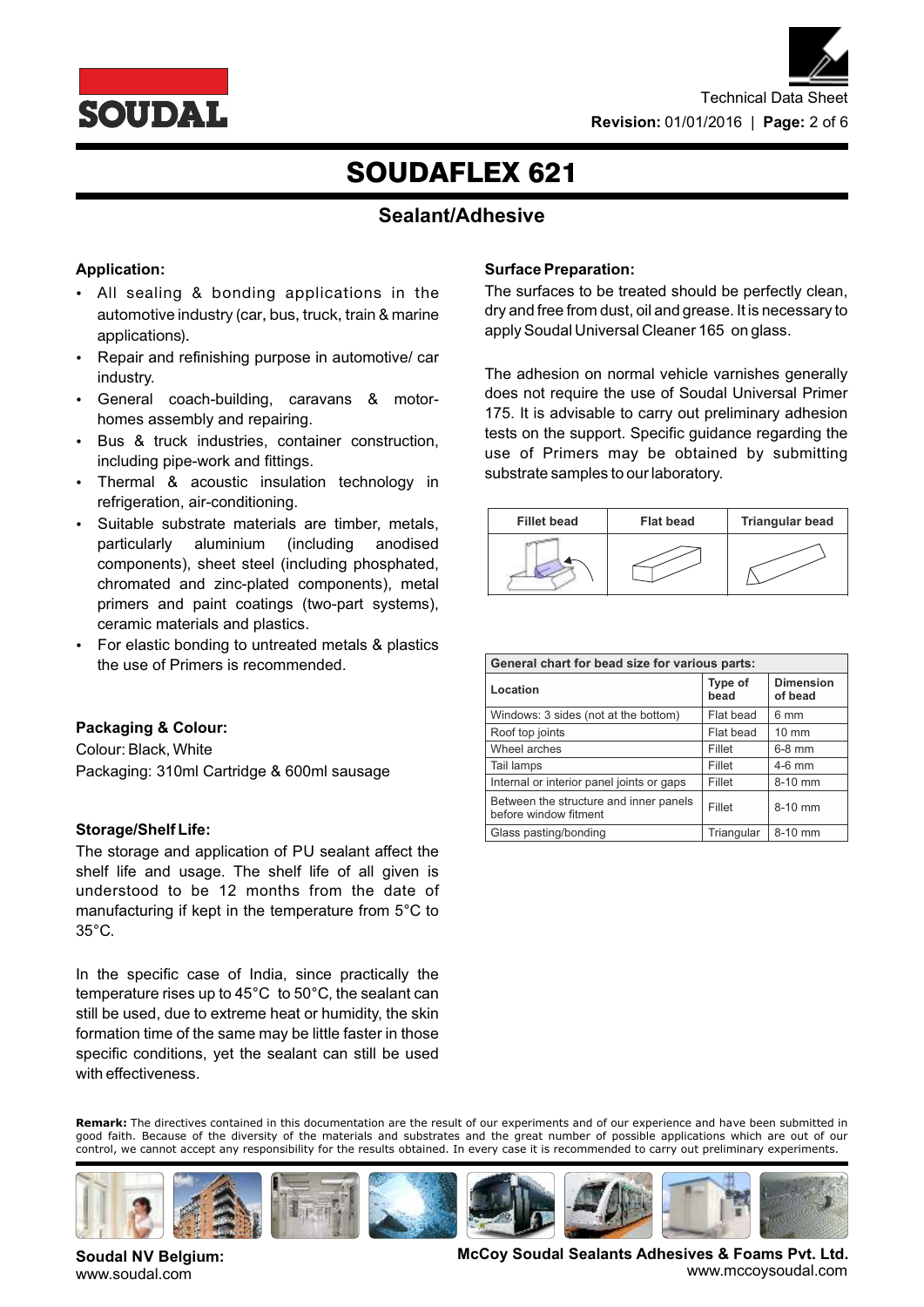

# Technical Data Sheet **Revision:** 01/01/2016 | **Page:** 3 of 6

# SOUDAFLEX 621

### **Sealant/Adhesive**

### **Product User Guidelines for Best Result: Step 1:**

 Remove the foreign particle (like paint, dust) from the frame of the bus. Apply grinder to make surface even.



### **Step 2:**

 Apply Soudaflex Universal Cleaner 165 cum surface activator.

### **Step 3:**

 Apply Soudal Universal Primer 175 (note shake well bottle till the steel ball inside container is clearly audible, for more detail refer check list).



### **Step 4:**

 Apply Soudal Universal Primer 175.



### **Sausage/Nozzle Opening:**

- Pierce cartridge membrane and peel back completely.
- Place the sausage in the application gun and snip off the closure clip. Cut off the tip of the nozzle to give desired adhesive bead geometry. For satisfactory results the adhesive must be applied with a hand operated cartridge gun, piston-type compressed-air gun or pump





operated bulk dispensing equipment.

- **Step 5:**
- Apply Soudaflex 621 sealant on structure.



### **Other Miscellaneous Applications:**

Wheal under arc sealing.



- Ceiling components thermocol, ACP sheet, Plywood, light assembly etc. sealing & bonding.
	- Floor sealing on vinyl edges.



 Sealing of metal sheets on the ceiling.



Sealing of foot steps.



**Remark:** The directives contained in this documentation are the result of our experiments and of our experience and have been submitted in good faith. Because of the diversity of the materials and substrates and the great number of possible applications which are out of our control, we cannot accept any responsibility for the results obtained. In every case it is recommended to carry out preliminary experiments.



**Soudal NV Belgium:** www.soudal.com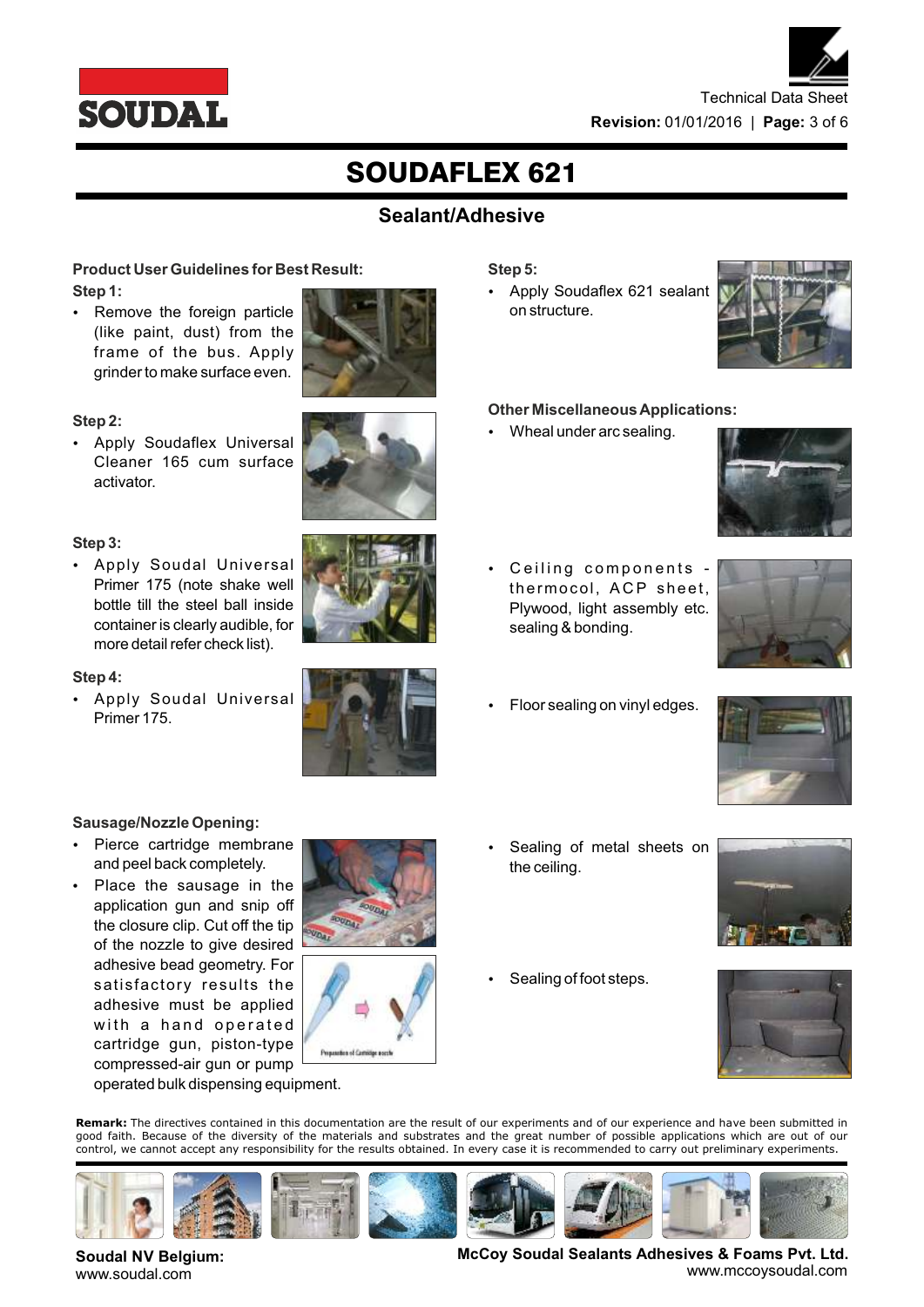

### **Sealant/Adhesive**

**Peel Test:** 

**1**

**2**

### **On site test procedure for sealant behavior during climate change:**

### **Skin formation time test:**

Indian sub continent is land of climate diversity. Skin formation time varies from region to region depending on the climate. It is advised to the user to check the skin formation time during climate variations.

This helps the end user in deciding tooling time for the finishing of the beads.

Skin formation time is the time consumed at which the sealant do not stick to the finger. *(see figure no. 3)* 

# **3**

### **Cure mechanism::**

**Soudal NV Belgium:** www.soudal.com

Soudaflex 621 cures by reaction with atmospheric moisture. Due to variation of the moisture contents the curing rate changes (see diagram). In ideal condition curing rate is 4mm/24 hrs.



**Remark:** The directives contained in this documentation are the result of our experiments and of our experience and have been submitted in good faith. Because of the diversity of the materials and substrates and the great number of possible applications which are out of our control, we cannot accept any responsibility for the results obtained. In every case it is recommended to carry out preliminary experiments.











www.mccoysoudal.com



Peel test is recommended to test periodically to ensure

application sequence consistency.

### **Lap Shear Test:**



**McCoy Soudal Sealants Adhesives & Foams Pvt. Ltd.**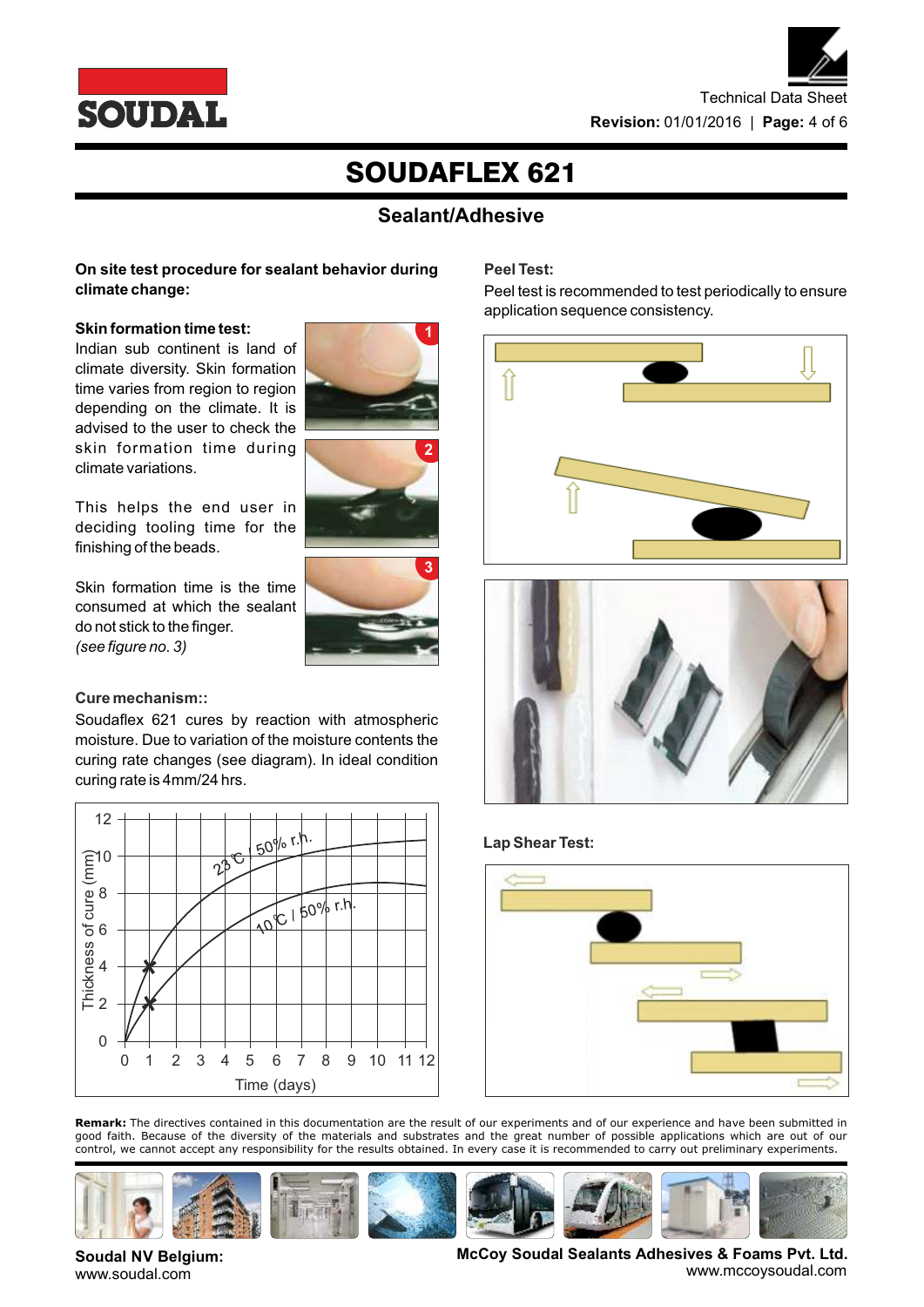



### **Sealant/Adhesive**









### **Removal:**

Uncured sealant may be removed from tools and equipment, worker hands with McCoy Soudal Swipex.







Once cured, the material can only be removed mechanically.

### **General Information:**

The information contained in this technical data sheet is to the best of our knowledge based on our knowledge and experience till date and cannot be used as a guarantee, due to the various different materials present on the market and the fact that the application conditions are not under our direct control and supervision.

McCoy Soudal guarantees constant product quality. McCoy Soudal has the right to modify or up-date this technical data sheet according to requirements. Customers are kindly requested to verify that they are in possession of the latest version.

Always consult the material safety data sheet before using the product.

**Remark:** The directives contained in this documentation are the result of our experiments and of our experience and have been submitted in good faith. Because of the diversity of the materials and substrates and the great number of possible applications which are out of our control, we cannot accept any responsibility for the results obtained. In every case it is recommended to carry out preliminary experiments.



**Soudal NV Belgium:** www.soudal.com